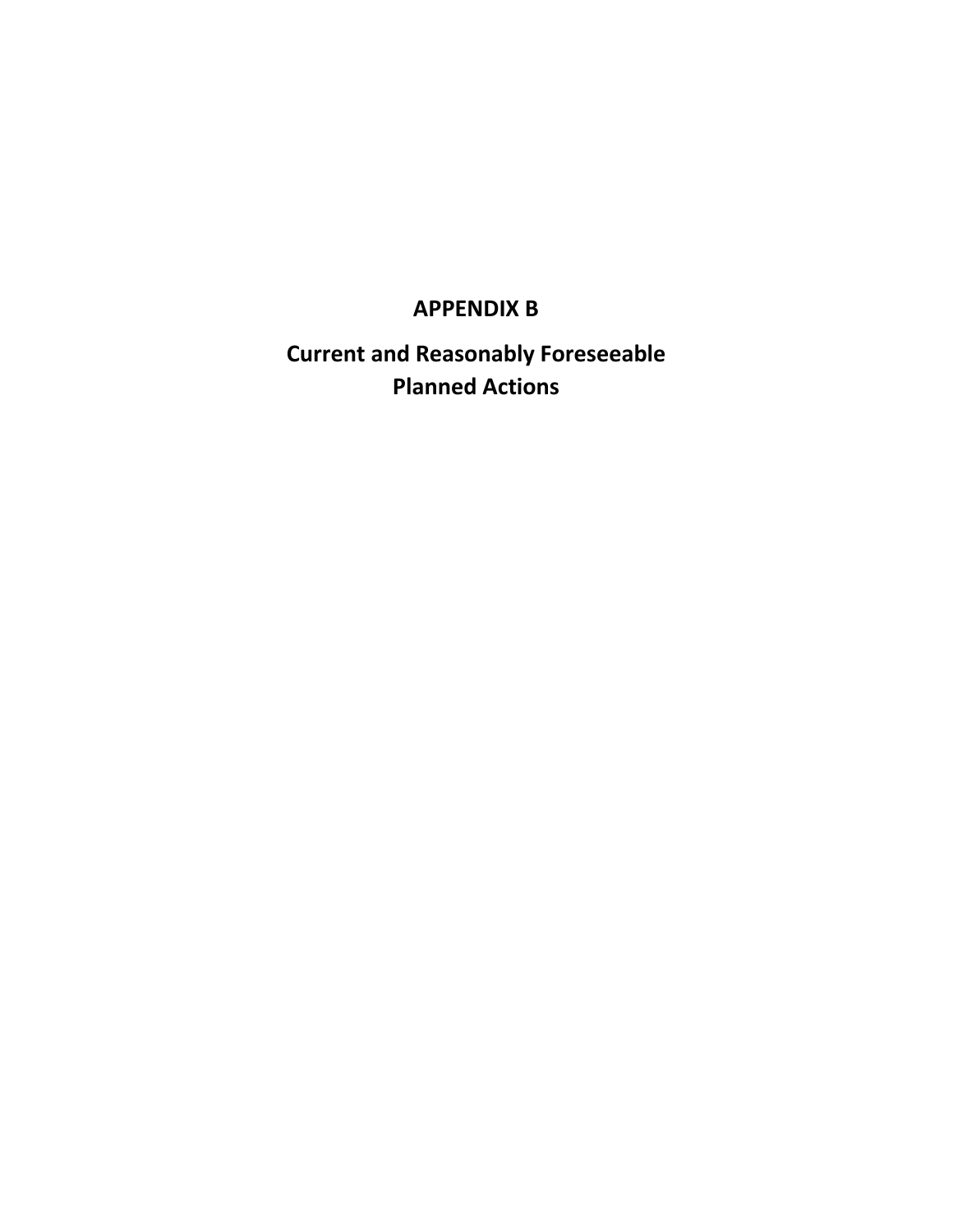# **1. Introduction**

This appendix discusses ongoing and reasonably foreseeable planned actions that could occur in the same location and/or timeframe as the Proposed Action discussed in the Morro Bay Environmental Assessment (EA). The Proposed Action is issuance of commercial wind energy leases within the Morro Bay Wind Energy Area (WEA) that the Bureau of Ocean Energy Management (BOEM) has designated on the Outer Continental Shelf (OCS) in northern California. The Morro Bay WEA is defined as an offshore area extending generally 20 miles (mi) offshore to the north of the city of Morro Bay and is approximately 240,898 total acres ((ac), 376 square miles (mi<sup>2</sup>)) in size. Water depths across the WEA range from approximately 900–1,300 meters (m) 2,953–4,265 feet (ft)). Planned actions could include areas between the WEA and onshore for cable corridors and substation facilities. Those areas would later be granted to a lease holder as rights-of-way (ROWs) and/or rights-of-use and easement (RUEs) in support of wind energy development.

BOEM considered ongoing and reasonably foreseeable planned actions that would occur offshore central California, as well as activities that would take place in state waters [\(Figure 1\)](#page-1-0). However, the geographic boundaries for activities that could interact with marine mammals, sea turtles, fishes, fishing, and birds is beyond this area due to the extensive migration patterns of many species. This section addresses ongoing and planned actions that overlap with this regional area and may occur between the start of Proposed Action activities in 2023 and the completion of decommissioning of meteorological buoys in 2028, depending on when the leases are issued.

Critical offshore infrastructure in the vicinity of the Morro Bay WEA is shown in [Figure 1.](#page-1-0) Relevant coastal anthropogenic features identified by BOEM while preparing the Morro Bay EA include submarine telecommunication cables, oil & gas platforms and pipelines, and proposed wind energy areas in California State Waters near Vandenberg Space Force Base. The Morro Bay WEA is bordered in the east by the Monterey Bay National Marine Sanctuary. Additionally, the proposed Chumash Heritage National Marine Sanctuary, if officially designated a marine sanctuary in the future by the National Ocean and Atmospheric Agency (NOAA), would bound the Morro Bay WEA in the southeast. Geospatial data for these coastal features were compiled from the NOAA Marine Cadastre web portal, and the BOEM and California State Lands Commission websites.

## <span id="page-1-0"></span>**2. Ongoing and Reasonably Foreseeable Planned Actions**

Ongoing and reasonably foreseeable planned actions over the same geography and/or timescale include eight types of actions: (1) other renewable energy development activities; (2) military use; (3) marine transportation; (4) fisheries use and management; (5) National Marine Sanctuary planning and management; (6) scientific surveys; and (7) undersea transmission lines and telecommunications cables.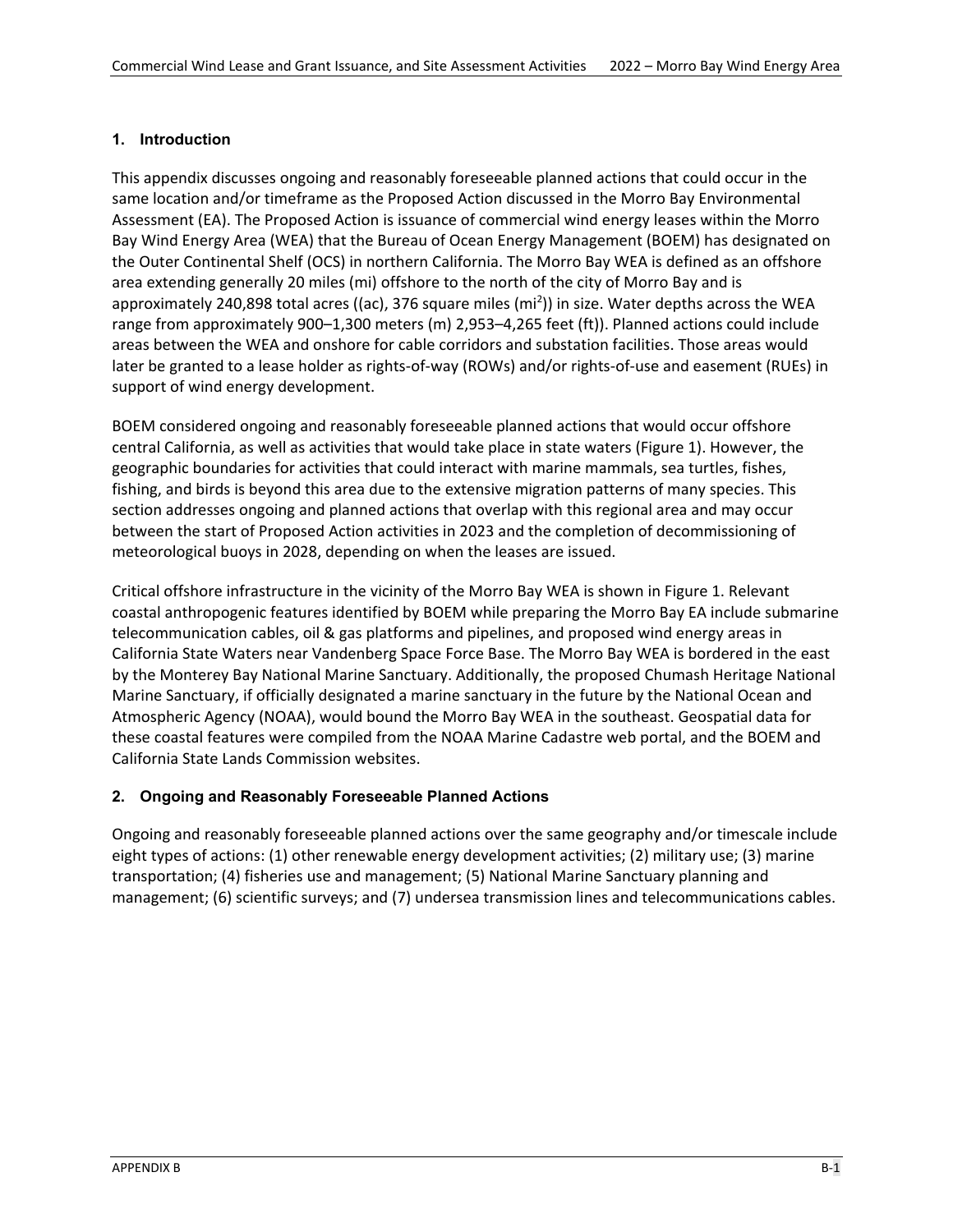

**Figure 1: Map of Reasonably Foreseeable Planned Actions in Relation to the Morro Bay Wind Energy Area Offshore Central California**

# **2.1 Other Renewable Energy Development Activities**

These activities would include site characterization surveys and site assessment activities similar to the Proposed Action.

The California State Lands Commission is gathering information for two lease applications for offshore floating wind energy projects in California State waters both located offshore the Vandenberg Air Force Base. The two Project Applicants are CADEMO Corporation (CADEMO), a renewable energy development company, and IDEOL USA Inc. (IDEOL), a floating offshore wind technology company and project developer. CADEMO proposes to install and operate four offshore floating wind turbines. CADEMO proposes to examine the performance of two distinct floating foundation platforms (barge and tension-leg). Each wind turbine would be capable of producing 12 to 15 megawatts (MW) of renewable electricity. A combined maximum of 60 MW could be generated from the proposed four wind turbines, which would be connected in a series with electrical inter-array cables. The precise lease area and activities would be evaluated further by the State as part of a State Environmental Impact Report process (California State Lands Commission 2021).

BOEM is concurrently writing an Environmental Assessment for the Humboldt Wind Energy Area offshore northern California, which is to the north of the Proposed Action. If a Finding of No Significant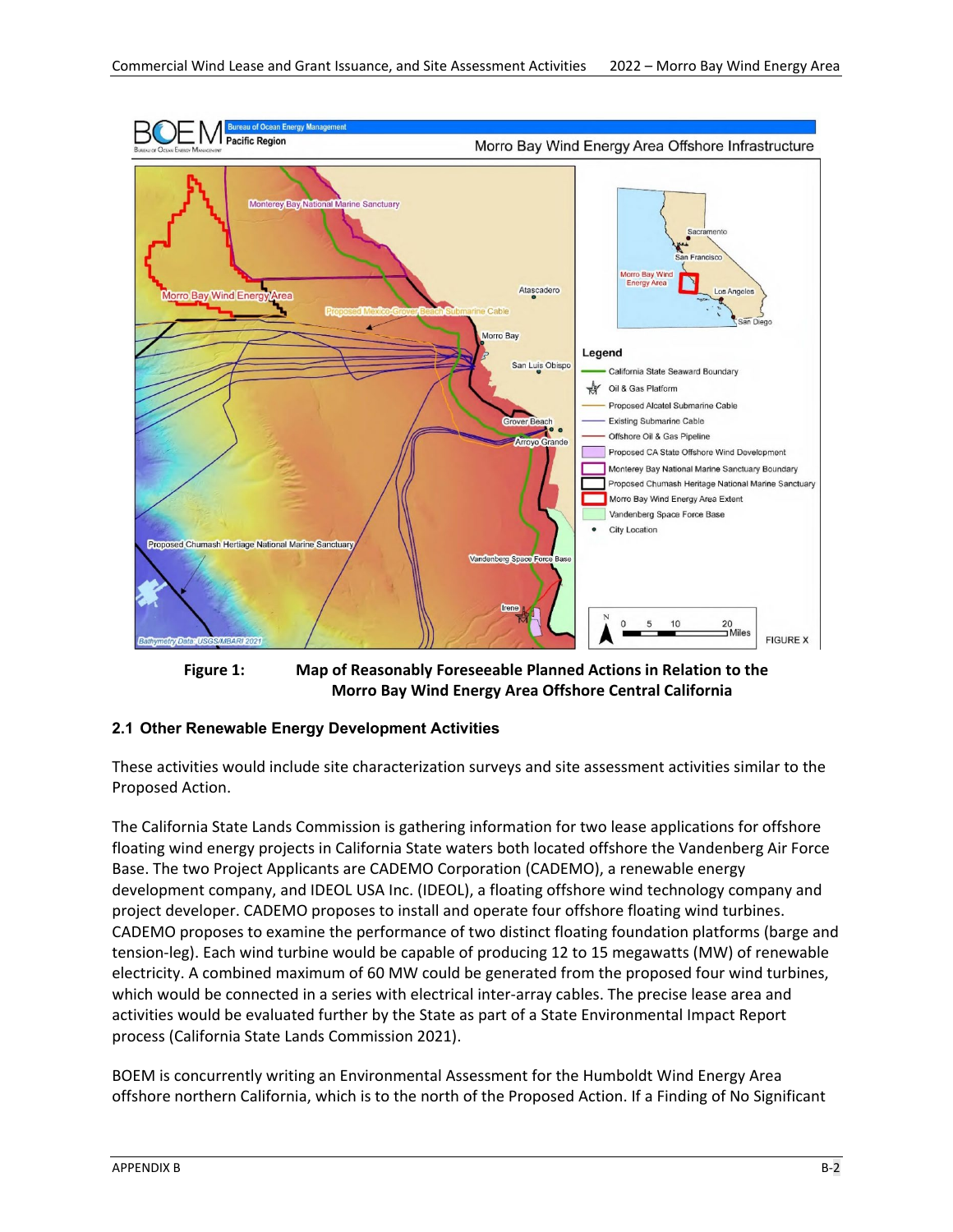Impact is issued and if leases are offered in 2022, site assessment and characterization activities would be going on currently with the Proposed Action.

## **2.2 Marine Transportation**

Over the timeframe assessed in the Morro Bay EA of five years, BOEM assumes that shipping and marine transportation activities would increase above the present level. However, due to the 2016 expansion of the Panama Canal, shifts and possibly decreases may also occur in freight transport from Asia to large United States (US) ports along the west coast (Park et al. 2020). The expanded Panama Canal allows larger vessels from Asia to travel directly to the ports along the Atlantic Ocean and bypassing the prior route of US West Coast Ports in route to eastern US cities.

The US Coast Guard is conducting a Port Access Route Study (PARS) to evaluate safe access routes for the movement of vessel traffic proceeding to or from ports or places along the western seaboard of the United States and to determine whether a Shipping Safety Fairway and/or routing measures should be established, adjusted or modified. The PARS will evaluate the continued applicability of, and the need for modifications to, current vessel routing measures. Data gathered during this Pacific Coast PARS may result in the establishment of one or more new vessel routing measures, modification of existing routing measures, or disestablishment of existing routing measures off the Pacific Coast between Washington and California and overlaps with the Project Area. This process will take several years. The US Coast Guard collected public comment through January 25, 2022, through a Federal Register (FR) notice published on July 29, 2021 (86 FR 40791).

#### **2.3 Fisheries Use and Management**

The Proposed Action overlaps with the Pacific Fishery Management Council's (PFMC) jurisdiction. The PFMC is responsible for making recommendations for federal fisheries management measures to NMFS for implementation. NMFS also creates and implements some fisheries management measures as part of U.S. obligations under various international fishery agreements. The Council manages fisheries for salmon, groundfish, coastal pelagic species (sardines, anchovies, and mackerel), and highly migratory species (tunas, sharks, and swordfish) from three to 200 miles off the coasts of Washington, Oregon, and California (pcouncil.org). The Council works with the International Pacific Halibut Commission to manage Pacific halibut fisheries. The Council's Fishery Ecosystem Plan helps incorporate ecosystem issues into the Council's fishery management plans. The fishery management plans of the Council were established, in part, to manage fisheries to avoid overfishing, which is accomplished through an array of management measures, including annual catch quotas, minimum size limits, and closed areas. The Council is required to achieve optimum yield for public trust marine resources and safeguarding these resources, their habitats, and the fishing communities that rely on their harvest.

The Morro Bay WEA overlaps roughly 50 percent with the Big Sur Coast/Port San Luis Essential Fish Habitat Conservation Areas (EFHCA; NOAA 2020; PFMC 2020). EFHCAs [\(Figure 2\)](#page-4-0) are spatially discrete areas closed to bottom trawling and, in some cases, other types of bottom contact gear, to protect the important habitat features. The Big Sur Coast/Port San Luis EFHCAs extends from Santa Lucia Bank to Monterey Bay Canyon and encompasses an expansive and geologically complicated region of contiguous rock, mixed substrates, submarine canyons, rocky banks, and steep slope terrain. Further bottom closure areas exist to the western boundary of the Morro Bay WEA while a trawl Rockfish Conservation Area inshore of the Morro Bay WEA was opened to fishing.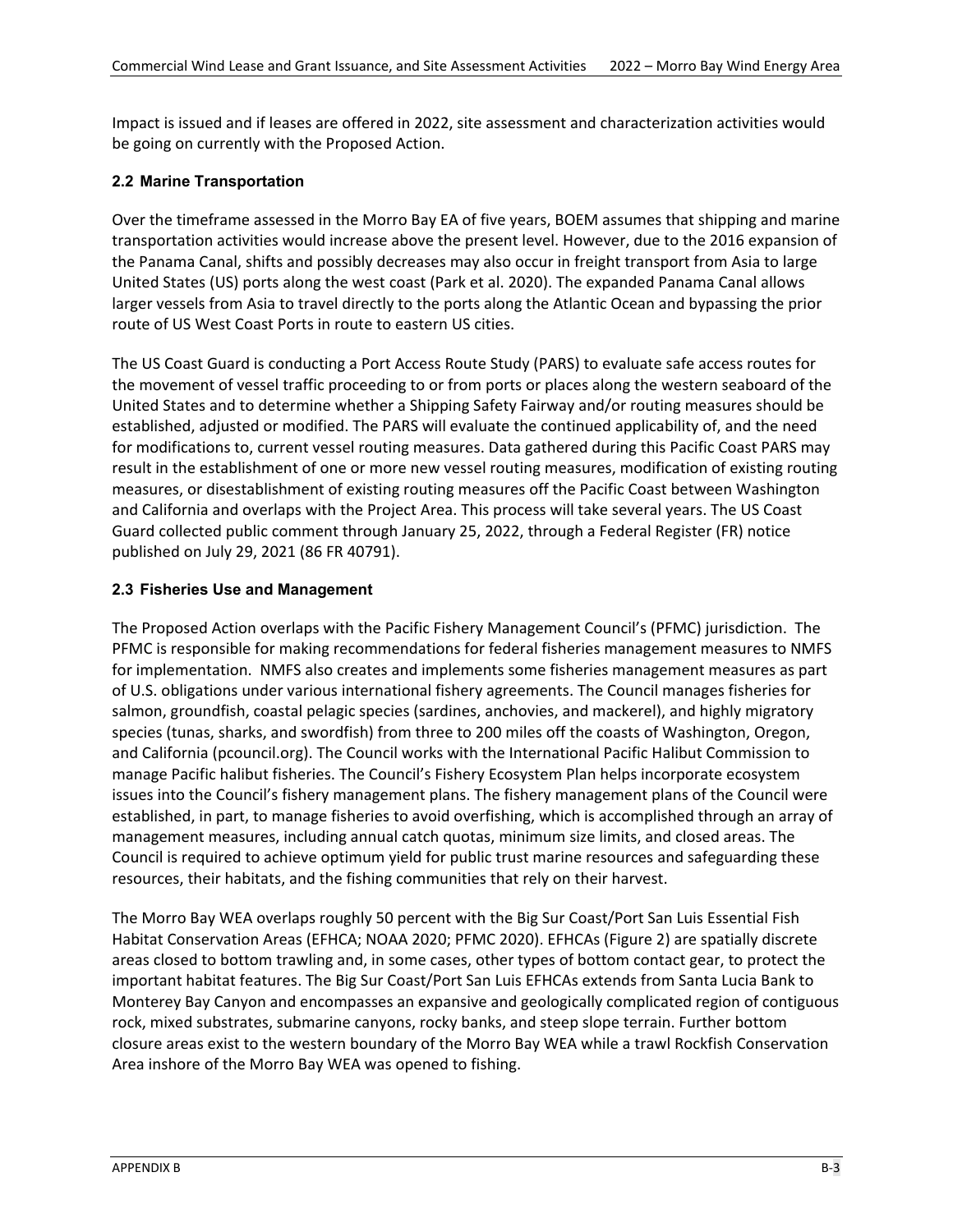

**Figure 2: Essential Fish Habitat Conservation Areas**

<span id="page-4-0"></span>The Council created an Ad Hoc Marine Planning Committee (Committee) in the summer of 2021 to discuss and develop policy Council considerations regarding offshore wind energy and aquaculture activities along the US West Coast. BOEM notes that the Committee recommends coast wide cumulative effects analysis of all wind energy proposed areas (taking into consideration all areas closed to fishing) on all commercial and recreational fisheries, fishing communities, and impacts to domestic seafood production (including port-based fishery-specific facilities and related services. BOEM anticipates, and is planning for, future coordination with the Committee and Council on this (and other) recommendations concurrent with the EA development and into the foreseeable future.

National Oceanic and Atmospheric Administration (NOAA) Fisheries uses [stock assessments](https://www.fisheries.noaa.gov/topic/population-assessments#fish-stocks%20) to monitor the condition of nearly 500 fish stocks. Fishery managers use the results of stock assessments to evaluate the status of fish stocks and set the amounts of fish that commercial and recreational fisheries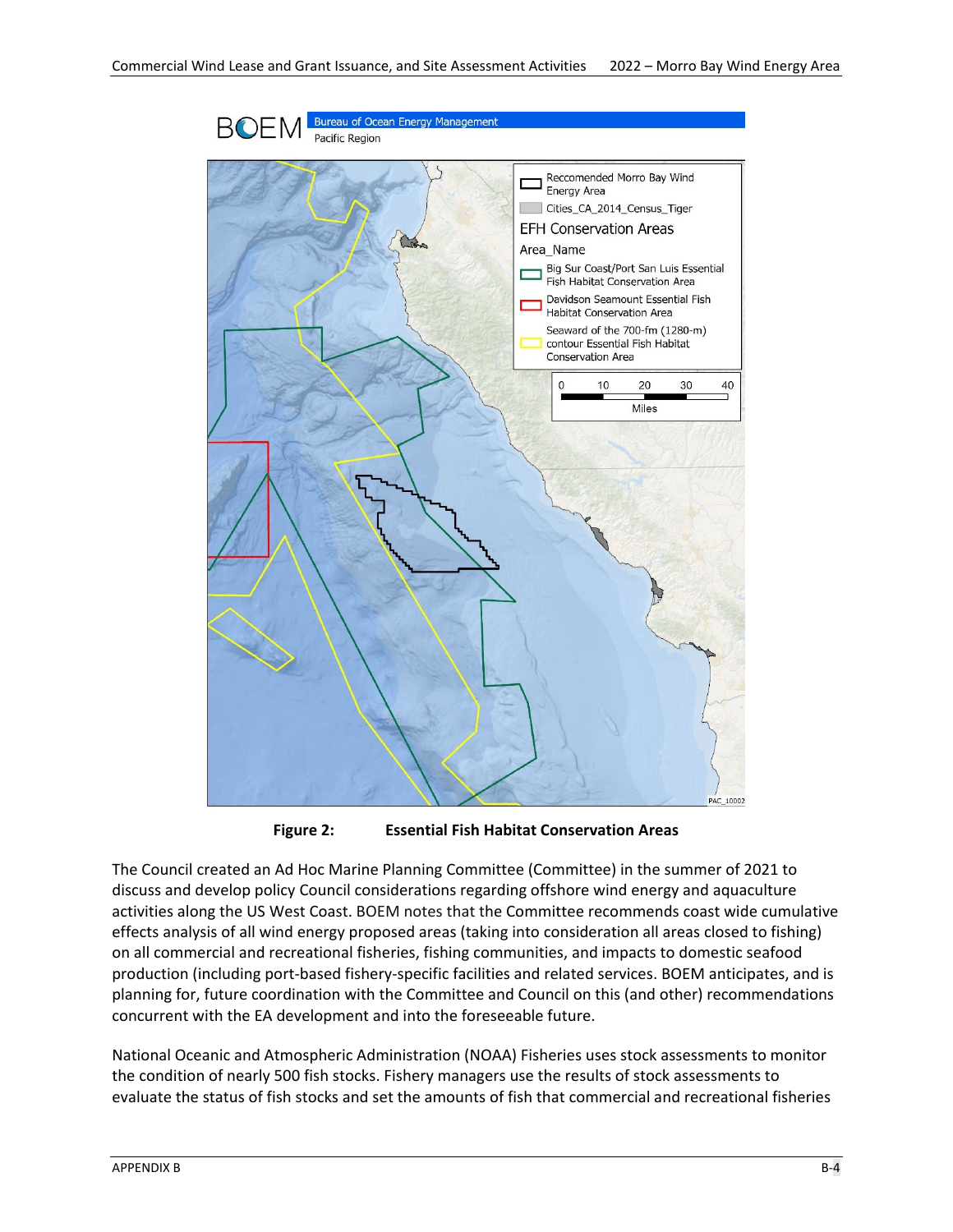can sustainably harvest from a stock in one year. Stock assessments of fish on the west coast region involve both the Northwest and Southwest Fisheries Science Centers within the NOAA. These Centers collect data to inform the stock assessments from at-sea surveys every year. In Fiscal Year 2021 the Centers completed 5 surveys (NOAA Fisheries 2022).

See Section 4.3.3 of the Morro Bay EA for consultation descriptions with the National Marine Fisheries Service.

#### **2.4 National Marine Sanctuary Planning and Management**

The National Oceanic and Atmospheric Administration (NOAA) is initiating a process to consider designating a portion of waters along and offshore of the central coast of California as a national marine sanctuary that encompasses approximately 7,000 MI<sup>2</sup>. NOAA is initiating this process based on the area's qualities and boundaries described in the 2015 nomination and excluding any geographical overlap of the boundaries proposed for the Morro Bay 399 Area, as described in the November 10, 2021 Federal Register notice (86 FR 62512 and https://sanctuaries.noaa.gov/chumash-heritage). The purpose and need for the designation is to fulfill the purposes and policies outlined in the National Marine Sanctuary Act, which includes identifying and designating as national marine sanctuaries areas of the marine environment which are of special national significance; providing authority for comprehensive and coordinated conservation and management of these marine areas; and protecting the resources of these areas.

#### **2.5 Scientific Surveys and Buoys**

Several agencies and non-governmental groups participate voluntarily in the Expanding Pacific Research and Exploration of Submerged Systems to fulfill their individual missions related to earthquake science, fisheries management, and informing conservation and energy development decisions offshore the US West Coast. The NOAA, US Geological Survey, and Monterey Bay Aquarium of Research Institute led several survey efforts to collect bathymetry, high-resolution geophysical data, biological, and sediment core samples between 2017 and 2021 of the Morro Bay WEA (Walton et al. 2021, Cochrane et al. 2022). No surveys are planned for the future.

Central and Northern California Ocean Observing System (CeNCOOS) is a US Government-accredited, regional source for high-quality data, integrated information, and diverse expertise to inform wise and sustainable use of the ocean off central and northern California (cencoos.org). CeNCOOS maintains and publishes long-term oceanographic datasets from the California/Oregon border south to Point Conception. In central California, California Polytechnic State University operates nearshore ocean observing stations coupled with High-Frequency Radar and Harmful Algal Bloom Measurements. Glider deployments regularly transect to the north offshore from Monterey Bay. Water quality stations near Morro Bay use Sea Bird data loggers and sensors to measure temperature, conductivity, pressure (depth/tidal height), fluorescence, turbidity, and dissolved oxygen. A meteorological station measures standard parameters such as wind speed/direction, relative humidity, air temperature, pressure, and shortwave (solar) radiation.

Buoys are currently deployed near the Proposed Action area with historical datasets and current conditions available at NOAA's National Data Buoy Center [\(https://www.ndbc.noaa.gov\)](https://www.ndbc.noaa.gov/). Buoy 46028 is the closest to the Morro Bay WEA and is anchored 55 nautical miles northwest of Morro Bay.